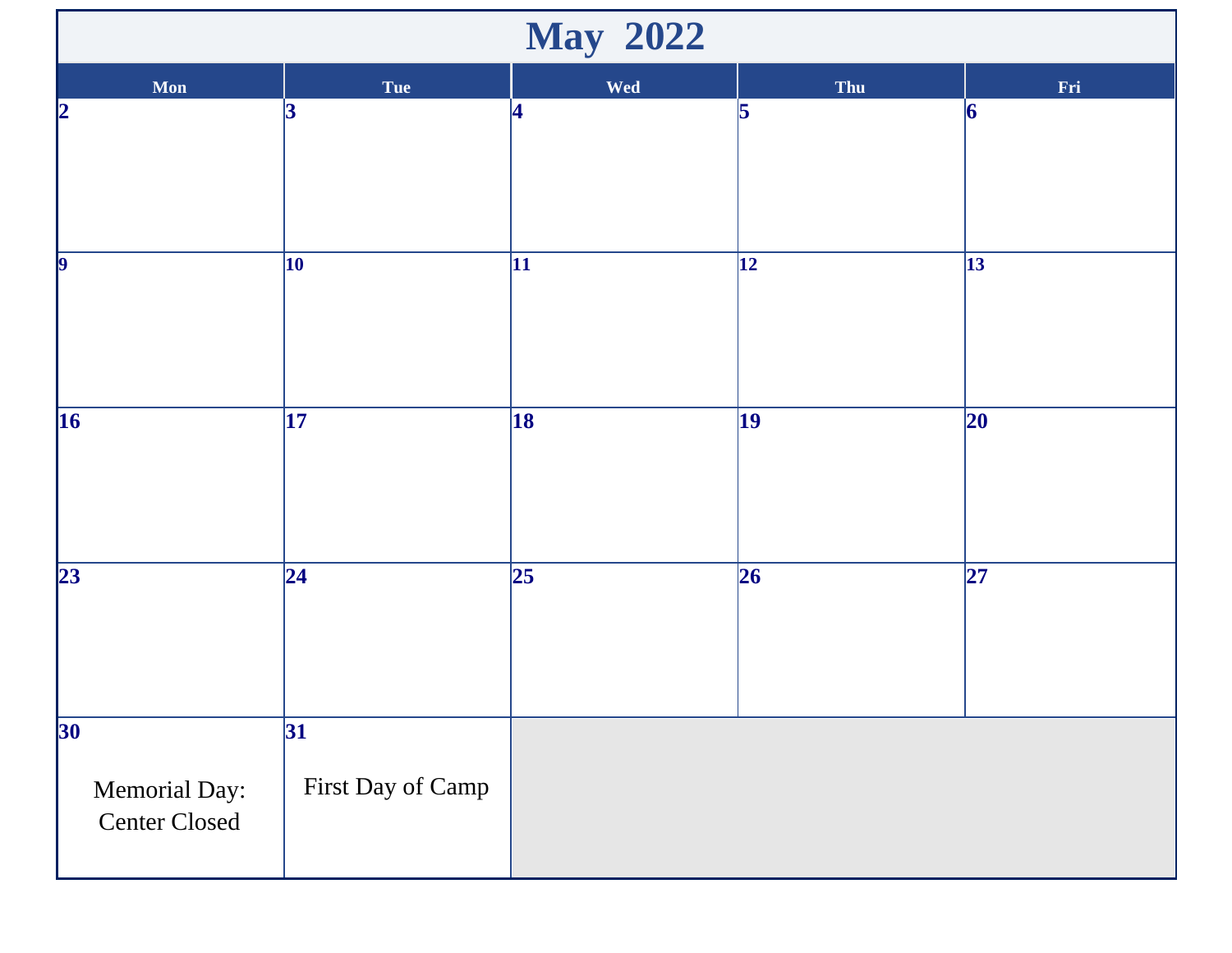| <b>June 2022</b>                    |              |                                                 |                                                  |                                   |  |  |  |
|-------------------------------------|--------------|-------------------------------------------------|--------------------------------------------------|-----------------------------------|--|--|--|
| Mon                                 | <b>Tue</b>   | <b>Wed</b>                                      | Thu                                              | Fri                               |  |  |  |
|                                     |              | Crafts/<br>Ice Cream Day<br>$$1 - $3.50$        | Cooking-Pizza/<br>Chapel                         | <b>Skating</b>                    |  |  |  |
| $\vert 6 \vert$<br><b>Bingo Day</b> | Movies       | Crafts/<br>Ice Cream Day<br>$$1 - $3.50$        | Cooking-<br>Decorating Cookies/<br>Chapel        | 10<br><b>Skating</b>              |  |  |  |
| 13<br>Zoo Atlanta                   | 14<br>Movies | 15<br>Crafts/<br>Ice Cream Day<br>$$1 - $3.50$  | 16<br>Cooking-<br>Trail Mix/<br>Chapel           | $\overline{17}$<br><b>Skating</b> |  |  |  |
| 20<br><b>Bingo Day</b>              | 21<br>Movies | 22 <br>Crafts/<br>Ice Cream Day<br>$$1 - $3.50$ | 23<br>Cooking-S'Mores/<br>Chapel                 | 24 <br><b>Skating</b>             |  |  |  |
| 27 <br>World of Coke                | 28<br>Movies | 29<br>Crafts/<br>Ice Cream Day<br>$$1-$3.50$    | 30<br>Cooking-Kool Aid<br>Freeze Pops/<br>Chapel |                                   |  |  |  |